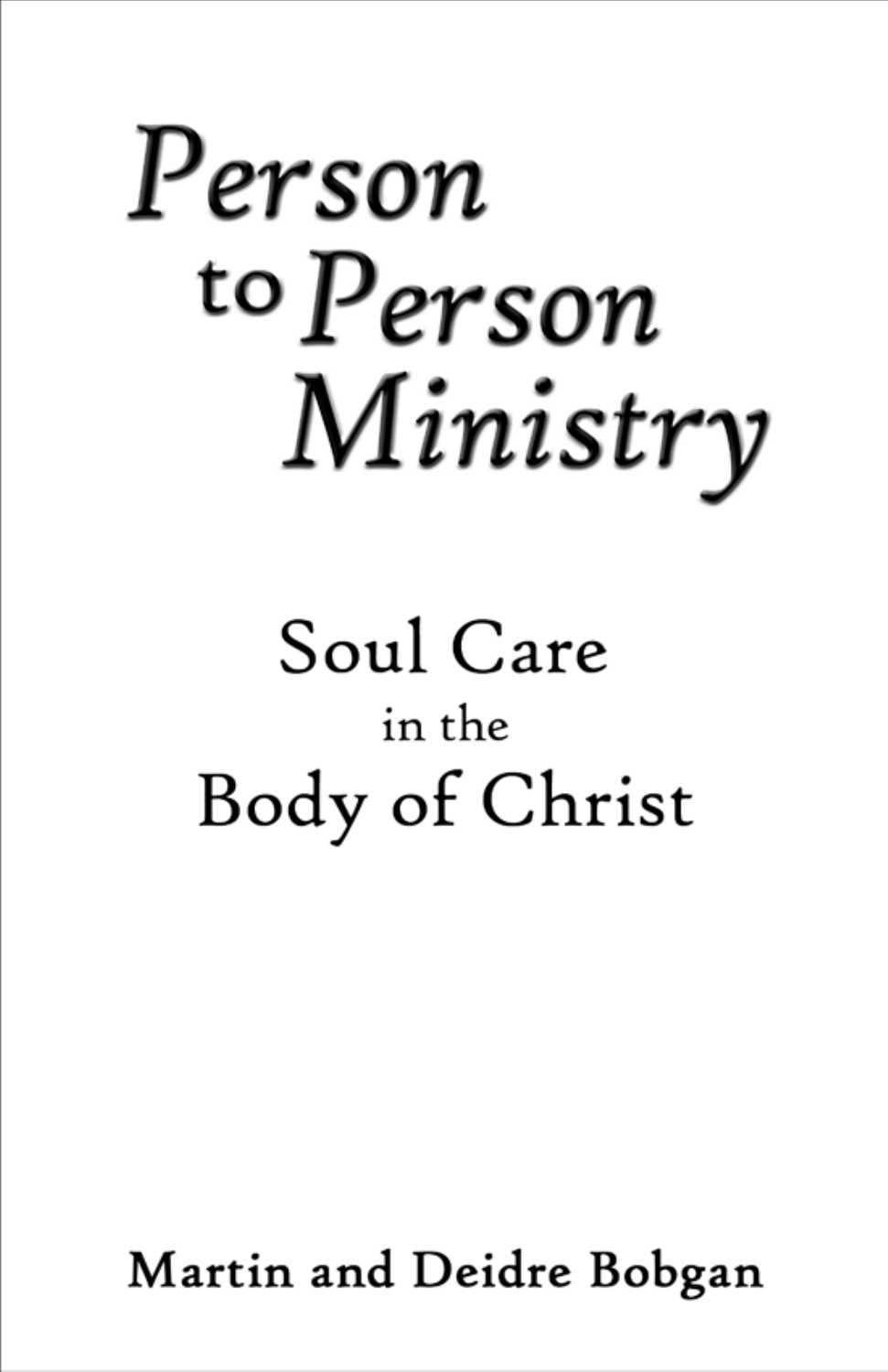## **Table of Contents**

| WHAT THIS BOOK IS ALL ABOUT 11              |  |
|---------------------------------------------|--|
| PART ONE: WHAT NOT TO DO                    |  |
| <b>The Biblical Counseling Movement</b>     |  |
|                                             |  |
|                                             |  |
| No criticism within the Biblical Counseling |  |
|                                             |  |
|                                             |  |
|                                             |  |
| Problem-Centered Counseling and Sinful      |  |
|                                             |  |
| Problem-Centered versus Christ-Centered     |  |
|                                             |  |
| The Appeal of Problem-Centered Counseling24 |  |
| Problem-Centered Counseling Not Universal25 |  |
| The Rise of Problem-Centered Counseling26   |  |
|                                             |  |
|                                             |  |
|                                             |  |
| 3. Working on the Outside: Behaviorism37    |  |
| 4. Working on the Inside: Inner Workings    |  |
|                                             |  |
|                                             |  |
| 5. Counselor, Counselee, Counseling42       |  |
| Dr. Jay Adams' Use of the Words             |  |
|                                             |  |
|                                             |  |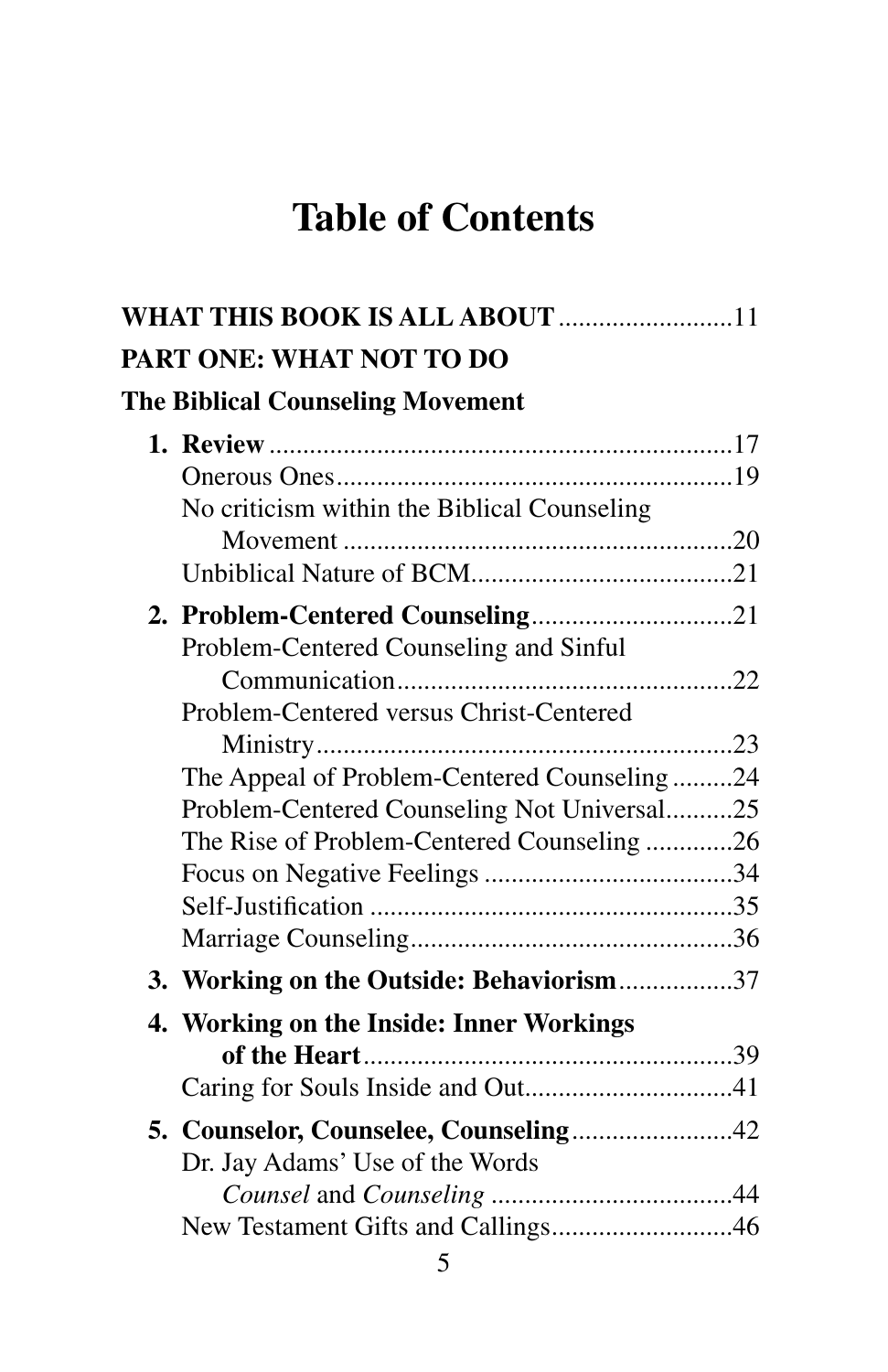| 12. Women in Problem-Centered Counseling 65   |                                                                                                                                                                |
|-----------------------------------------------|----------------------------------------------------------------------------------------------------------------------------------------------------------------|
|                                               |                                                                                                                                                                |
| 14. A Man Counseling a Woman or               |                                                                                                                                                                |
|                                               |                                                                                                                                                                |
|                                               |                                                                                                                                                                |
|                                               |                                                                                                                                                                |
|                                               |                                                                                                                                                                |
|                                               |                                                                                                                                                                |
|                                               |                                                                                                                                                                |
|                                               |                                                                                                                                                                |
|                                               |                                                                                                                                                                |
|                                               |                                                                                                                                                                |
|                                               |                                                                                                                                                                |
|                                               |                                                                                                                                                                |
| PART TWO: WHAT TO AVOID                       |                                                                                                                                                                |
| <b>Problem-Centered "Biblical" Counseling</b> |                                                                                                                                                                |
|                                               |                                                                                                                                                                |
|                                               | 15. A Woman Counseling a Man or<br>17. One Week / One Month / One Year<br>19. Separated-from-the-Church Biblical<br>20. Charging Fees or Expecting Donations74 |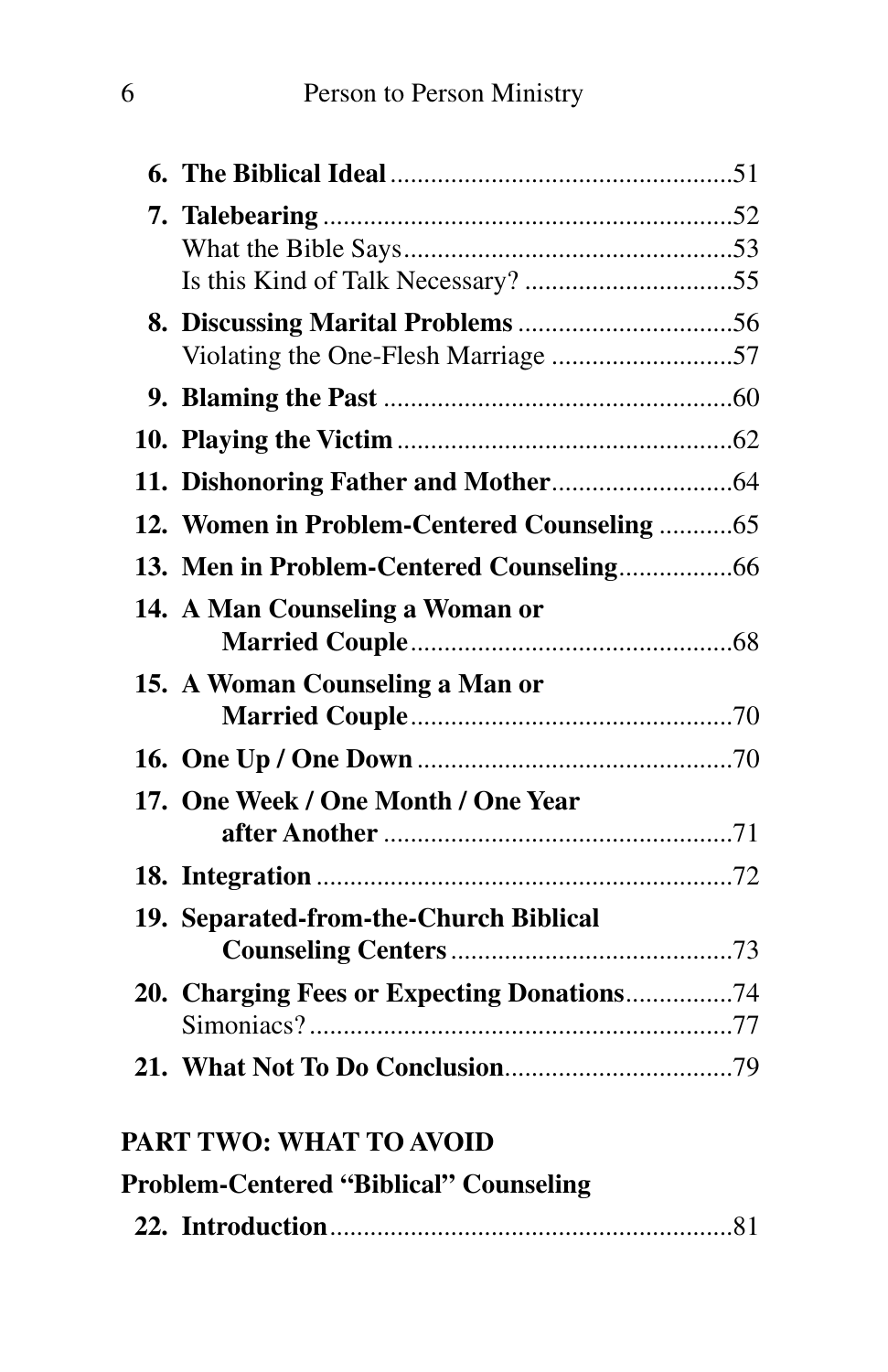| 28. Problem-Centered Nouthetic Counseling92      |  |
|--------------------------------------------------|--|
|                                                  |  |
|                                                  |  |
|                                                  |  |
|                                                  |  |
|                                                  |  |
| Presbyterians versus Charismatics107             |  |
|                                                  |  |
| 33. Bert and Sue in Christ-Centered Ministry109  |  |
|                                                  |  |
| 35. CCEF: Idols- of the Heart Counseling 117     |  |
| Problem-Centered Counseling with Idols           |  |
|                                                  |  |
| What the Bible Says about Idols of the Heart 126 |  |
|                                                  |  |
|                                                  |  |
|                                                  |  |
|                                                  |  |
|                                                  |  |
|                                                  |  |
|                                                  |  |
| 39. Wally in Christ-Centered Ministry 151        |  |
|                                                  |  |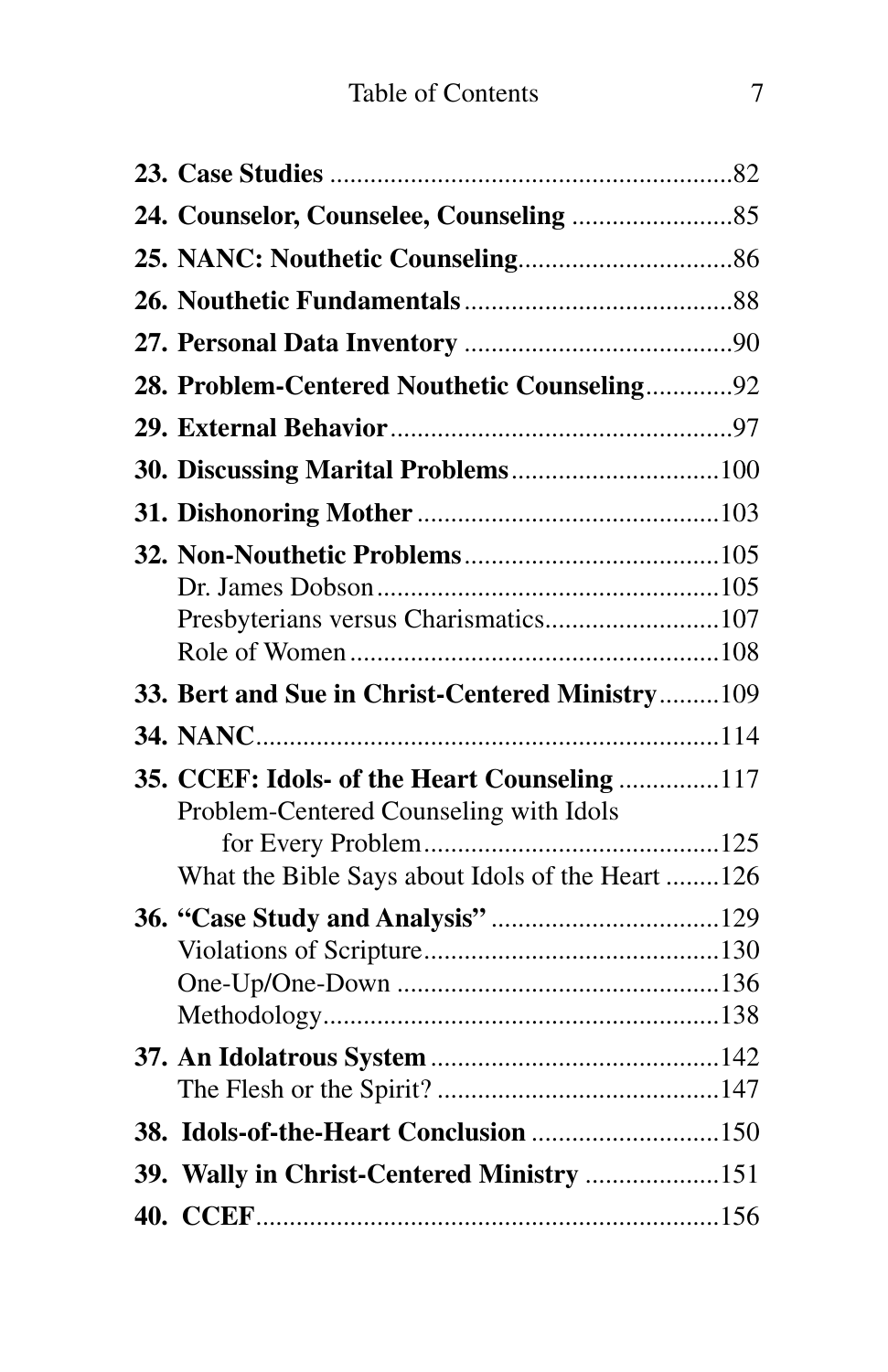#### **PART THREE: WHAT CAN BE DONE**

#### **Christ-Centered Ministry**

| 42. Three Essentials of Christ-Centered Ministry 167 |  |
|------------------------------------------------------|--|
| 43. Being Christ-Centered rather than                |  |
|                                                      |  |
| Believers Are Equipped to Minister172                |  |
| <b>Suggestions for Getting Started in</b>            |  |
|                                                      |  |
| Drawing Believers to be Christ-Centered180           |  |
| Avoiding the Pitfalls of Becoming Problem            |  |
|                                                      |  |
| Diverting from Talking about Problems185             |  |
| Diverting from Problem-Centered Talebearing185       |  |
| Diverting from Problem-Centered Speaking Ill         |  |
|                                                      |  |
| Diverting from Problem-Centered Blaming              |  |
|                                                      |  |
| Diverting from Problem-Centered Playing the          |  |
|                                                      |  |
| Diverting from Problem-Centered Dishonoring          |  |
|                                                      |  |
|                                                      |  |
| Encouraging the Believer's Love for Christ200        |  |
| 44. Recognizing the Biblical Truth about             |  |
|                                                      |  |
| Using Problems of Living as Opportunities for        |  |
|                                                      |  |
| Treating Problems of Living as Trials with a         |  |
|                                                      |  |
|                                                      |  |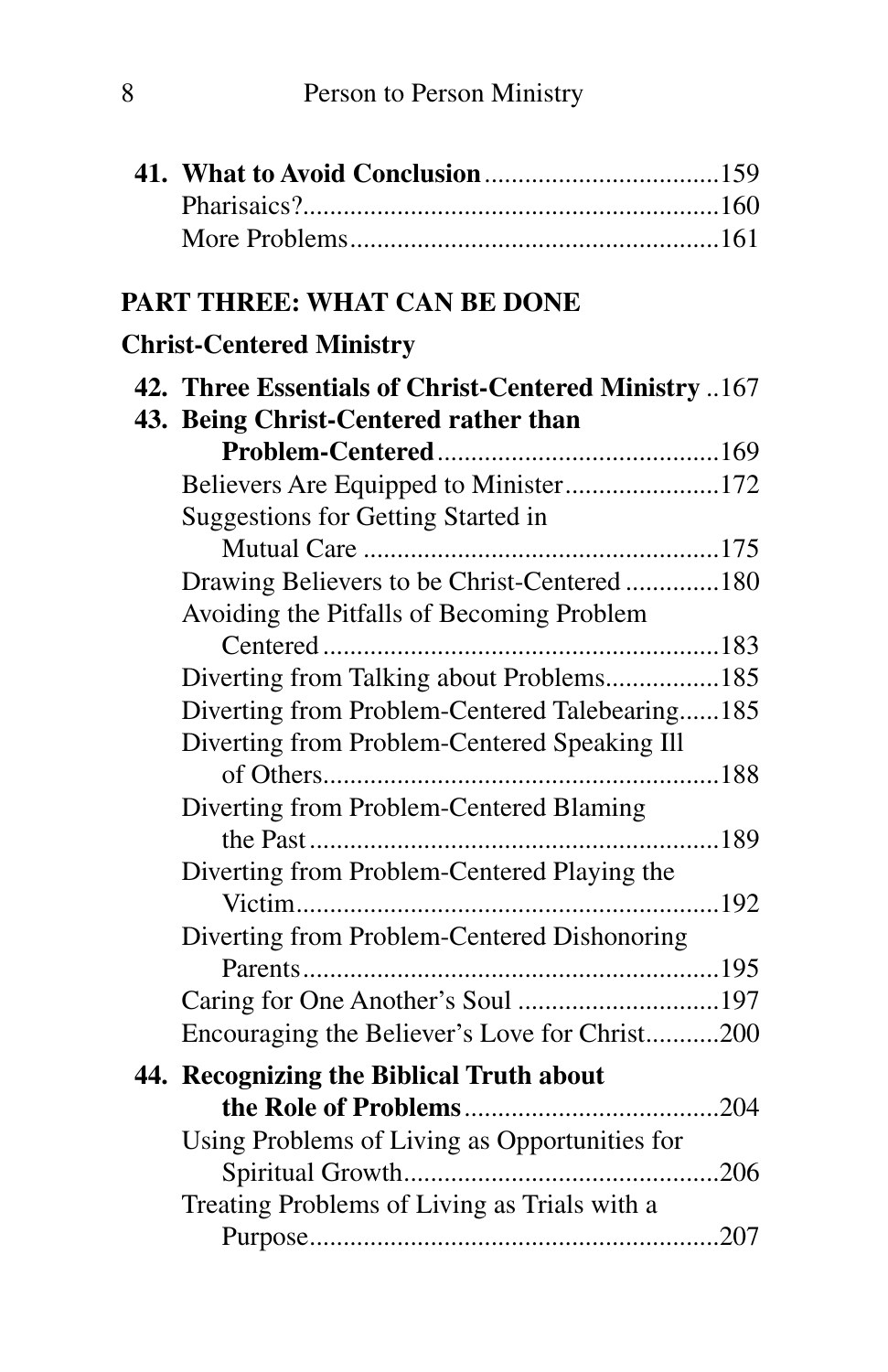| Worshipping God through Trials217                        |  |
|----------------------------------------------------------|--|
| Ministering and Remembering God's Word                   |  |
|                                                          |  |
| <b>45. Becoming Christ-Centered on a Daily Basis 224</b> |  |
|                                                          |  |
|                                                          |  |
| 46. Be Encouraged to Minister the                        |  |
|                                                          |  |
|                                                          |  |
|                                                          |  |
|                                                          |  |
|                                                          |  |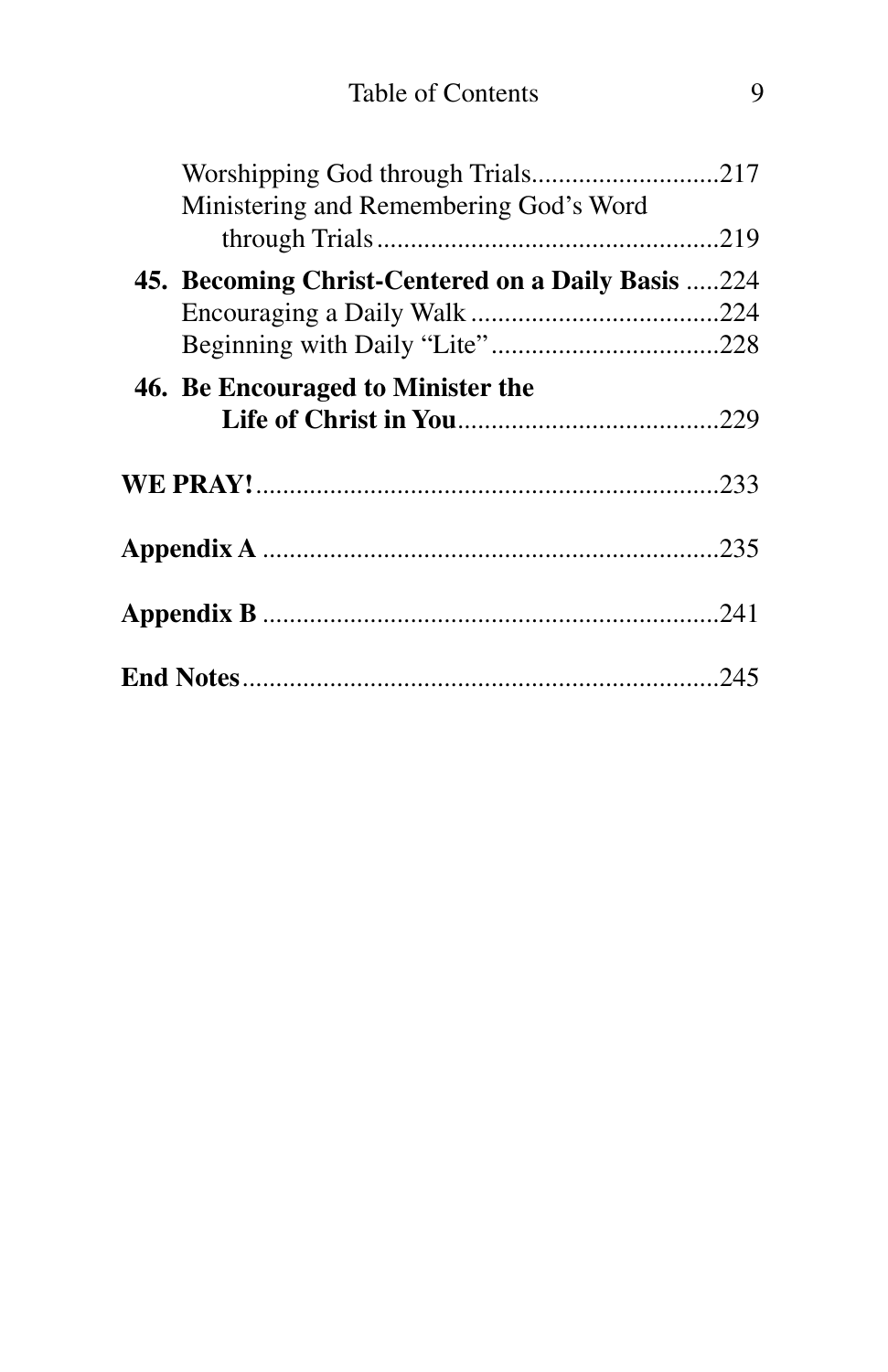### **What This Book Is All About**

This book is about a Christ-centered approach to nurture the spiritual life of believers and to equip believers to fight the good fight of faith and thereby confront problems of living through exercising faith in Christ and the Word. **This book also reveals the innate sinfulness of problem-centered counseling, shows how problem-centered counseling leads Christians into feeding the flesh and quenching the Spirit, and gives reasons why Christians must abandon the problem-centered approach.** 

When we say "problems," we are referring to problems normally taken to a psychotherapist or a biblical counselor. These are the personal, marital, and family problems that are discussed in seeking a resolution. **By "problems of living" we mean trials, tribulations, afflictions, and sufferings. While the expression "problems of living" is not in the Bible, we are purposely using this designation to explain what NOT to do.**

Person-to-person ministry must be Christ-centered rather than problem-centered. To meet this goal, we explain how both the one who ministers and the one who is receiving ministry will be doing three things: **(1) abandoning problem-centeredness; (2) embracing the biblical truth about the role of problems; (3) becoming Christ-centered on a**  daily basis. The believer who remembers these three elements while ministering to fellow believers will find that, as fellow believers learn to give primary attention to Christ instead of talking about their problems, consider problems of living as opportunities for spiritual growth, and develop a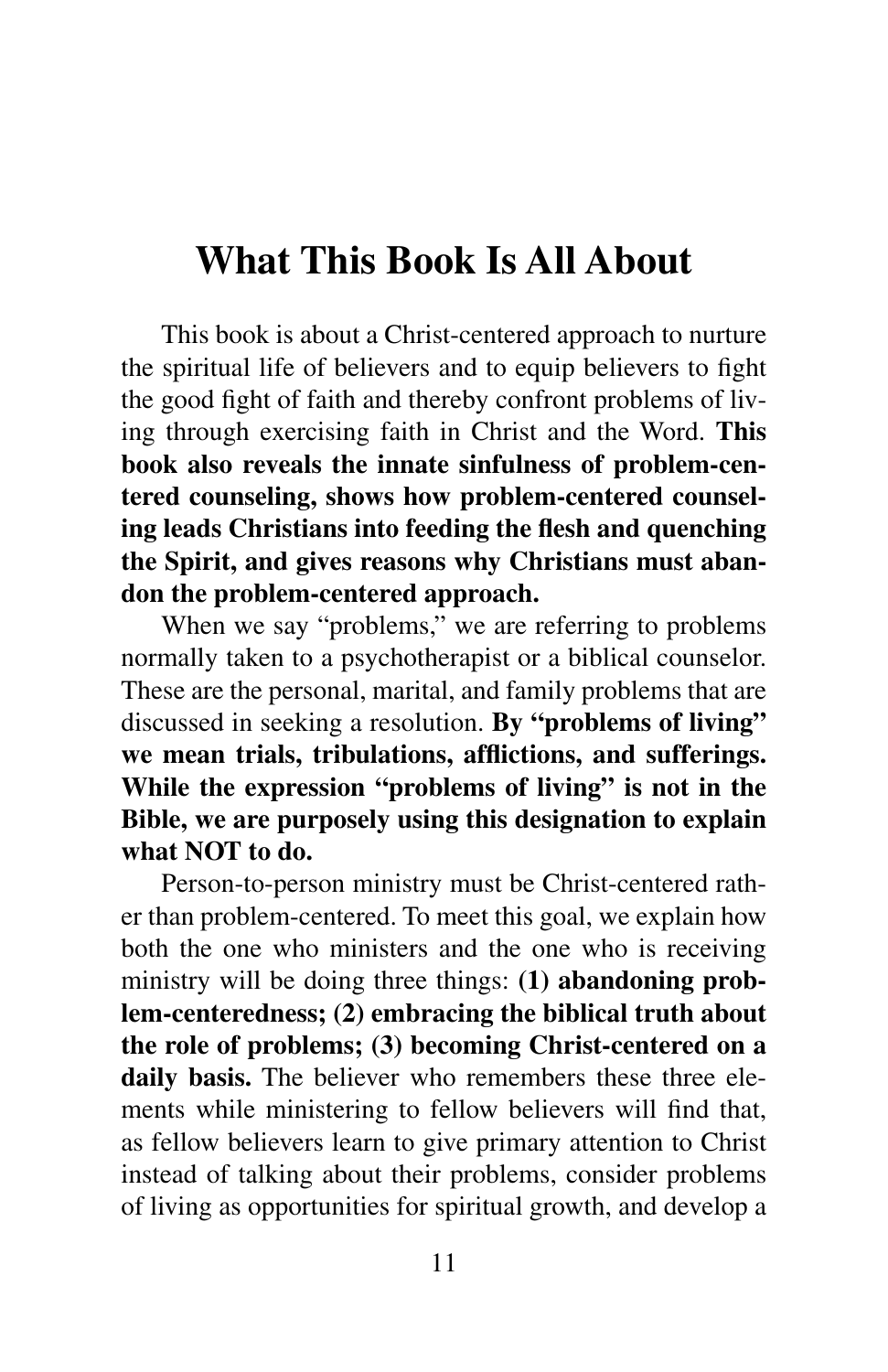daily devotional life wherein they learn to walk according to the Spirit, the Lord will give them wisdom for the problems of living.

A basic premise of this book regarding such problems of living is that trials are attacks on the Christian's faith. They test the believer's faith and provide an opportunity to grow spiritually and to glorify God, who has given Christians all they need to confront such trials (Eph. 6:10-18; 2 Peter 1:3- 4). Therefore how Christians view and respond to problems is extremely important. Those who draw alongside to minister should do so with the understanding that the person's faith is being challenged. There should be much sympathy because all believers have times when their faith is attacked. Therefore, they will not simply say, "You need more faith." They will recognize that the person is in the midst of spiritual warfare and needs encouragement in his walk with the Lord and spiritual support in holding up the shield of faith and wielding the sword of the Spirit, which is the Word of God (Eph. 6:10-18).

The Bible has much to say about trials, temptations, afflictions, and sufferings, or what we generally call "problems of living." Christians are not immune to problems. In fact, Christians should expect trials and various forms of suffering, including the kinds of problems of living that both psychological and biblical counseling address. Whether the problems are due to a believer's strong stand for the faith or an aspect of God's fatherly discipline or simply because we all live in a sinful world, every problem is a challenge to a believer's faith. Some are obvious attacks, but others are trials that bring a temptation to turn away from God or attempt to solve things apart from His involvement, His Word, and His will. Thus trials may tempt believers to lose patience and not trust God to work through the pain and suffering. Trials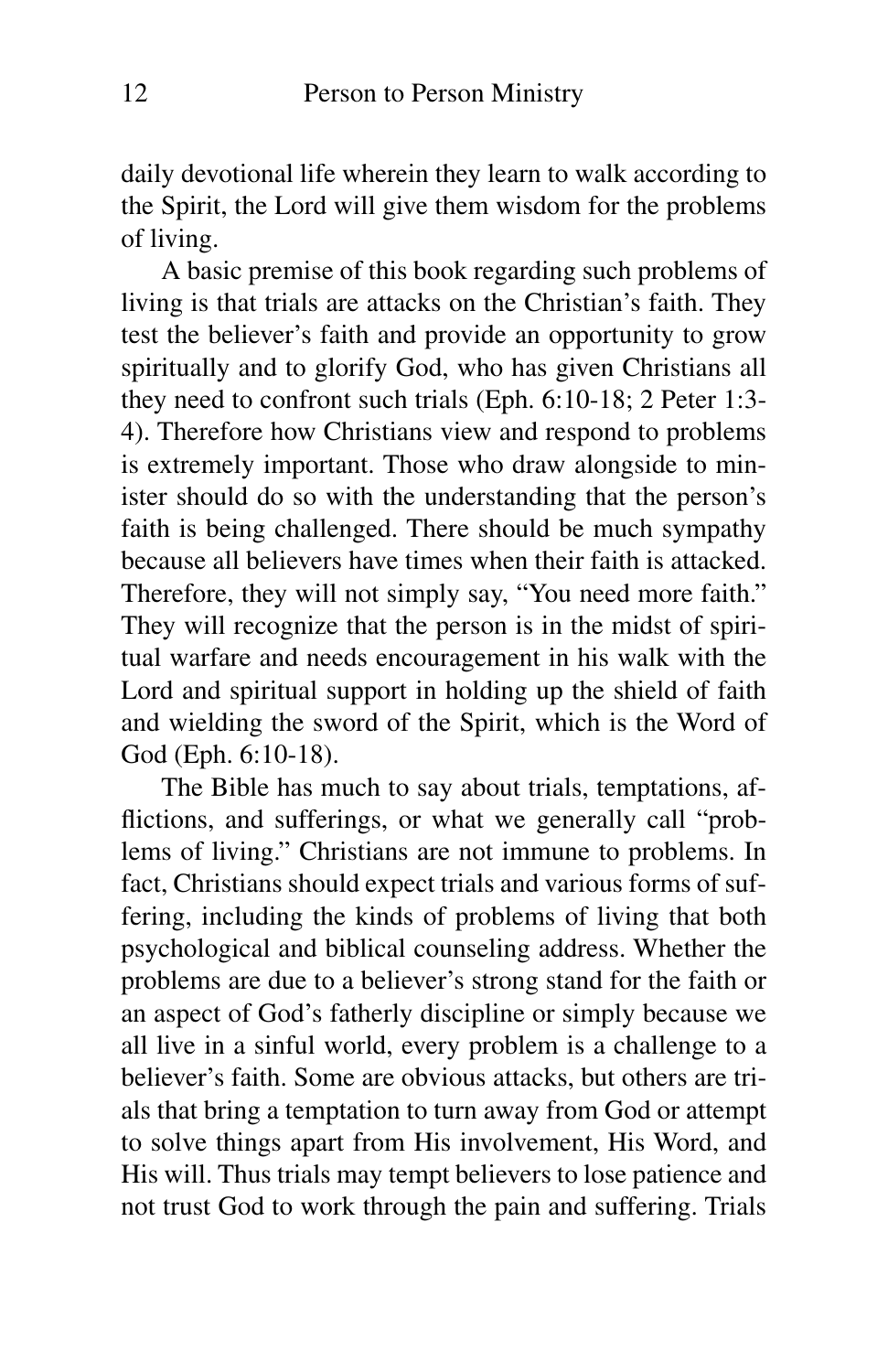also tempt believers to sin against God for the sake of getting rid of unpleasant circumstances.

The Bible presents a view of problems of living very different from the usual human perspective. God uses such problems for His purposes, which include drawing people to Himself, conforming believers to the image of Christ, and building His Kingdom, all to His glory. God thus uses problems for His glory and our good. In contrast, ever since the counseling rage began, Christians have been using the Bible and God, often in combination with the wisdom of man, to solve and get past their problems. The means and the goal are diametrically opposed. God uses problems for our spiritual and eternal good, but in much Christian counseling people often attempt to use God and His Word primarily for elimination of and temporal relief from problems.

Utilitarian Christianity is not limited to seeker-sensitive churches, but pervades Christian counseling and much of what is called biblical counseling. Think about the contrast between God using trials for His purposes and people using God for theirs. One glorifies God and spiritually matures believers; the other dishonors God by using Him for personal gain (personal happiness, relief from problems, etc.). Does this mean that God's dear children are not to turn to Him and His Word in the midst of trials and seek His help? No! He is our Father. He has instructed us to call on Him, and He has promised to instruct and deliver us. However, there is a subtle but stark difference that can occur when the believer's goal is different from God's goal.

Early believers saw trials as God's gracious fatherly means of maturing His children in the faith. Rather than focusing on ways to solve the problems as the means of finding peace and happiness, the early Christians saw problems as opportunities for growing in faith and glorifying God. James urged believers to "**count it all joy when ye fall**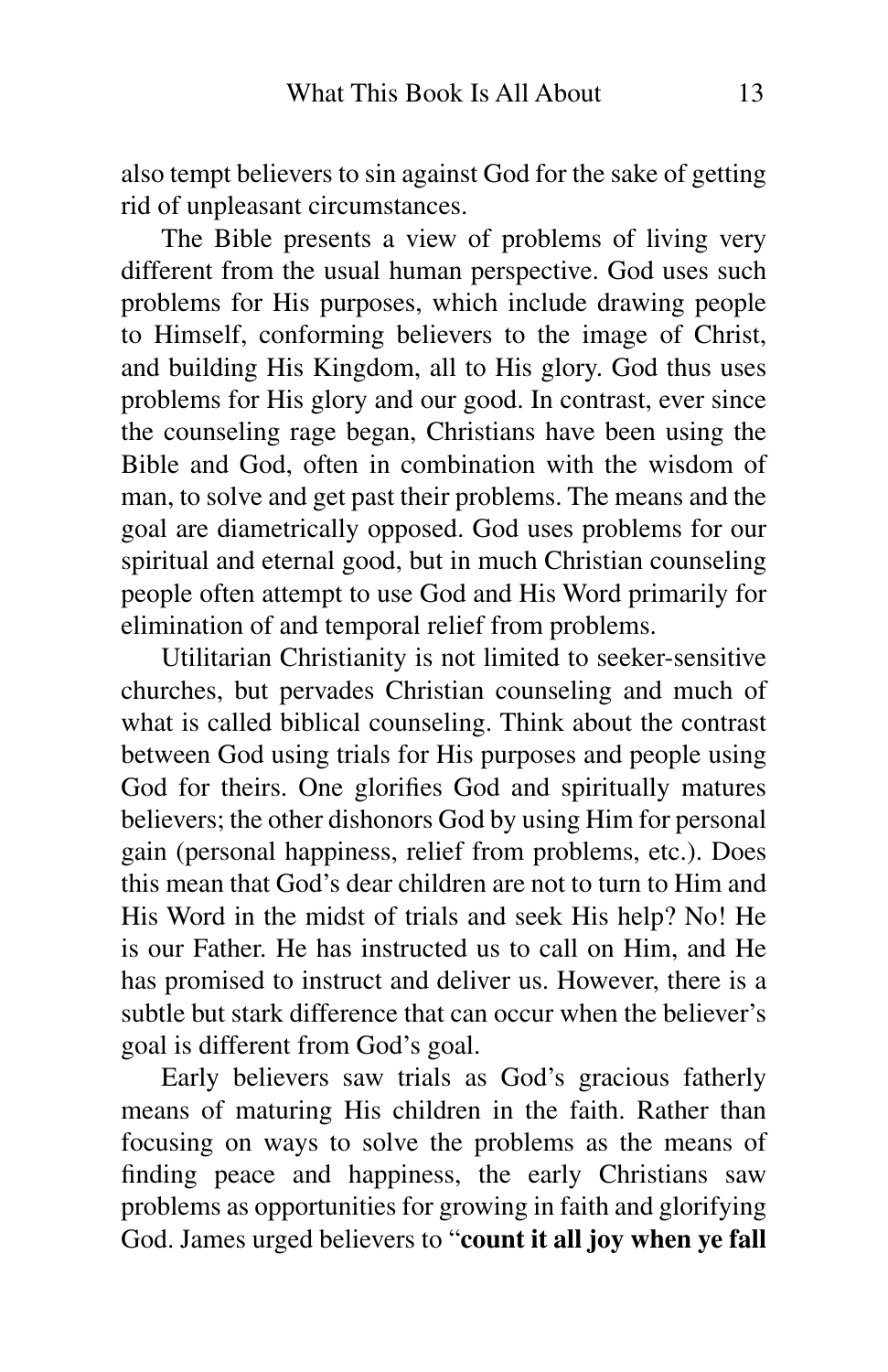**into divers temptations**" (James 1:2) and to recognize that every trial is a test of faith and a call to spiritual arms. Thus they had a different perspective and a different "solution," so to speak.

If any group of believers suffered from problems of living, the early Christians did, to the point of great affliction, persecution, and martyrdom. Moreover, many of them had suffered horrendous childhoods, including slavery and all forms of abuse. The "talking cure" would never have sufficed any more than Job's counselors' "talking cure" of arrogance and condemnation. No, the early Christians needed more than that. They needed encouragement in their walk of faith. They needed to learn to use the shield of faith, the sword of the spirit, prayer, and the rest of the godly armor supplied with their new life in Christ. They needed their branches to be pruned with affliction so that the fruit of the Spirit would flourish.

They needed to learn the ways of the Lord and to encourage each other in the truths they had learned. They needed to remember and remind one another about the usefulness of trials, afflictions, and tribulation and how these can produce patience in trials, experience with God, hope in His promises, and the very love for God being shed abroad in their hearts by the Holy Spirit (Romans 5:3-5). They needed to hang on to the Lord with endurance and to come alongside the weaker one to help that person do so as well (Gal. 6:1- 2). They needed to seek God for wisdom, believing that He would show the way (James 1:5-6). And through all of this they learned that James was right when he said:

> My brethren, count it all joy when ye fall into divers temptations; knowing this, that the trying of your faith worketh patience. But let patience have her perfect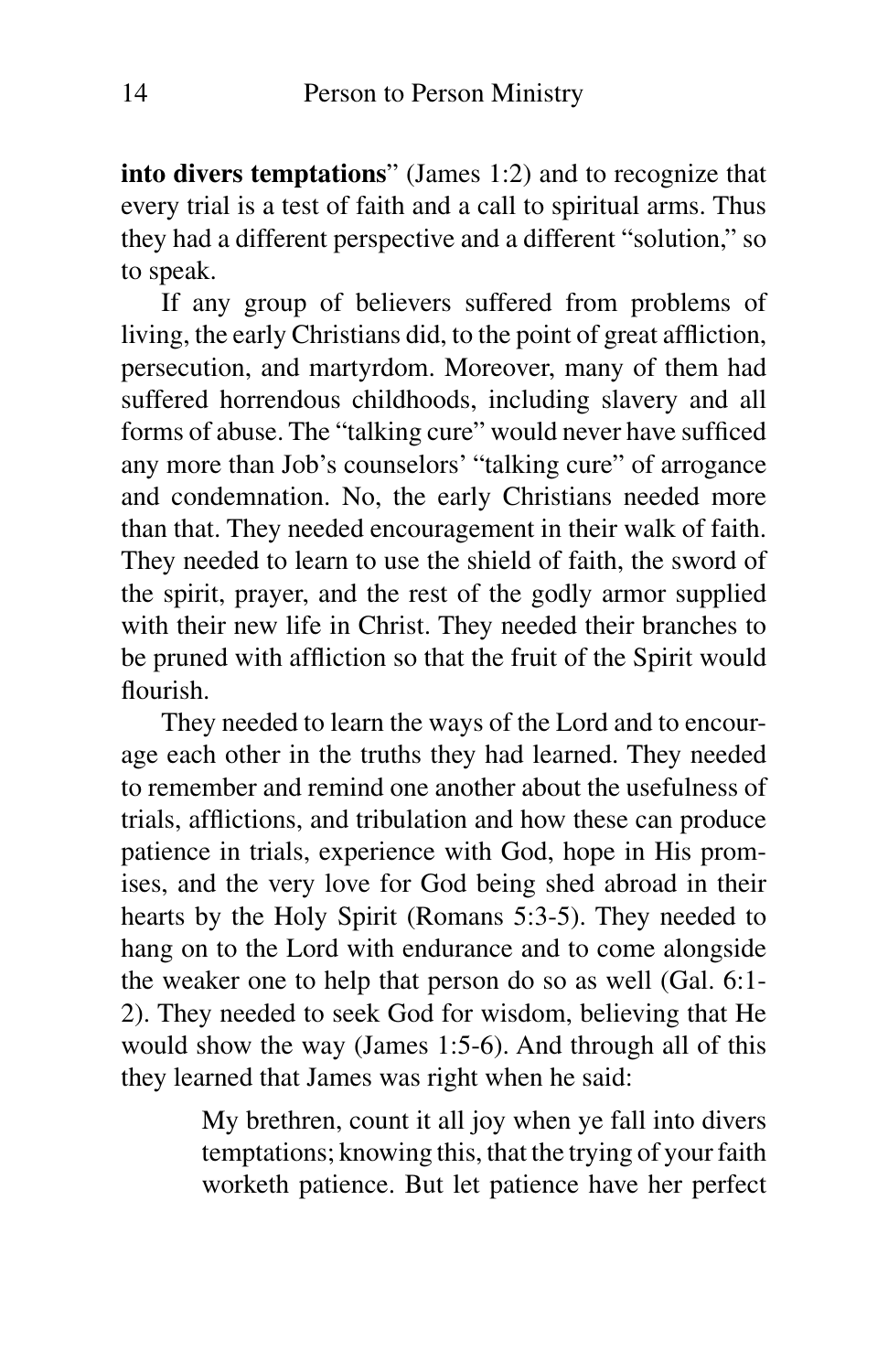work, that ye may be perfect and entire, wanting nothing (James 1:2-4).

The early believers came to experience the consolation of the Lord so that they could console one another along the arduous walk of faith in those days that were far more trying than today. Have we been deceived into the problem-centered talking cure when there is so much more to be gained through following the teachings of Scripture regarding trials, their source, their purpose, and their tremendous usefulness?

Years ago we were part of the biblical counseling movement (BCM). We spoke at conferences, promoted various BCM organizations, and wrote in support of biblical counseling. For reasons mentioned in this book and in our other writings, we left the BCM and became critics of it. One of the many reasons we left is because we realized that the very terminology (i.e., *counselor, counselee, counseling*) used in the movement was unbiblical. Primarily, we recognized that those in the BCM used a problem-centered approach similar to the psychological counseling movement that preceded it, while we used a Christ-centered ministry approach. We also realized that the training programs with their manuals, certificates, and degrees were intimidations to those individuals who should have been encouraged to minister without such obstacles to service.

It is our desire that, by reading this book, those who are maturing in the faith through the trials of life and walking daily in the faith will be encouraged to minister the care of souls to fellow believers. To accomplish this goal we have three parts to this book. In Part One we discuss **"What Not to Do"** by revealing the unbiblical shortcomings of the BCM as a contrast to true biblical ministry. Knowing **"What Not to Do"** can often be as important as knowing **"What Can Be Done."** In Part Two we discuss **"What to Avoid."** We